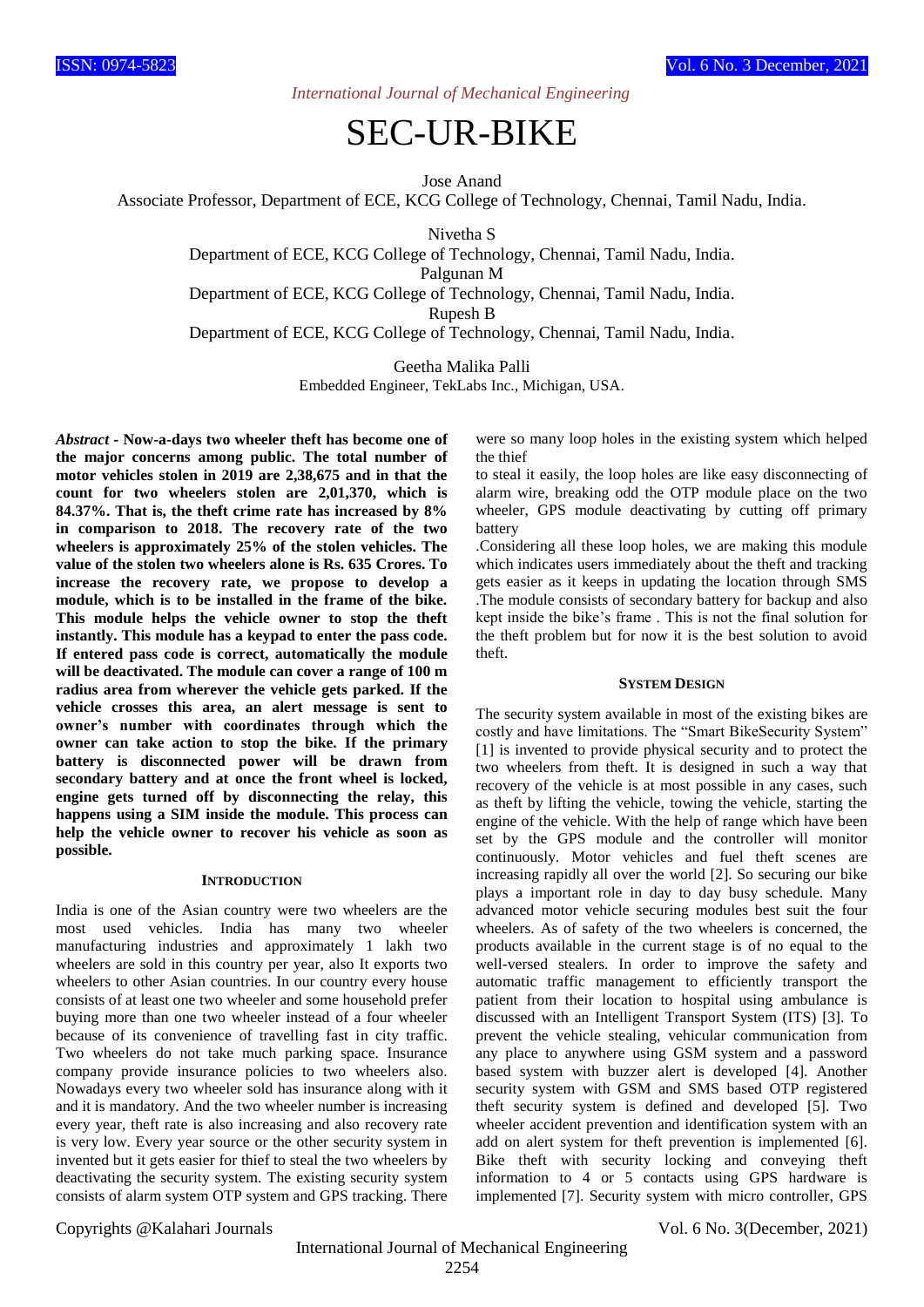module, GMS module and a compactable camera for theft prevention is discussed and developed [8]. An idea of misplacing the squandered keys is recovered by using the fingerprint which is globally

unique [9]. The innovative method used to identify the location of the theft motorcycle with switching off the engine from remote and capturing the image of theft using the software which is connected to a controller in coordination with the entire system [10, 16]. Another method of motorcycle security system that describes the theft and give an alert message to the client using the hand held device such as mobile phone during the occurrence of theft and the system is capable of implementing the entire unit with reasonable price [11]. Implementation of a security system using password and creation of an alert signal when the password is entered incorrectly is developed [12, 17]. A system with various layers of implementation and the layers is capable of protecting the existing anti-theft system is developed and implemented [13, 18]. An embedded system with radio frequency identification and global system for mobile communication is developed to enhance the safety and security of the motorbike is represented in [14, 19]. An enhanced route optimization method for enhancing the efficiency for a sensor network is mentioned [15, 20]. A theft security system using GPS, GSM infrared sensors and DTMF technology with the support of controller is developed and implemented successfully [21, 23, 25]. A two wheeler vehicle security system with additional features to improve the reliability and easy design with SMS alert system is implemented in [22, 24, 26].

When the stealing happens, the current security system will only make the bike static and buzz the

alarm. How about the owner is intimated about the theft when it is happening by a message to his/her phone, even without internet, and user operates the bike and make it secure which can also be done without internet.It is a thoughtfulrestraint. In theprojected security system aninnovativestructure isinvolved in totalling the engine immobilizer and alarm unit using the alert generating system by SMS regarding the theft made creating the client to have control of system by SMS remotely.To overcome the above limitations, the SEC-UR-BIKE is designed and implemented. The objective of the system is to lessen the human power obligatory for the safekeeping, to becomecarefulposition of the vehicles, to diminish the theftand to control vehicle using SMS is developed.The module is divided into

3 segments: power supply, microcontroller programming and I/O interface. The power supply segment contains 2 batteries, one is the bike's battery which is the primary battery and another is the secondary battery which is additional battery kept inside the module, in case the primary battery is disconnected this will act as a backup to keep the system running also it can't be disconnected easily. The microcontroller segment has GPS and GSM connected to it for sending and receiving message and locating the vehicle, also the keypad to enter pass code. I/O interface has LCD display for displaying keypad entries and relay locking system to stop the vehicle from theft. The basic structural diagram in block of the suggested system design is illustrated in figure 1.



### **SYSTEM DESCRIPTION**

We have taken up to design a much better and precised antitheft cum vehicle tracking security system which lets the user to command the vehicle from anywhere. First of all we are inserting the entire module inside the frame of the bike. The purpose we are inserting the module inside frame is because it's hard to access that place for user as well as thief too. If user or thief need to access the module they need to dismantle some bike parts. The module contains a microcontroller which is used as the main control unit, that will integrate all

the modules used in the system. Depending on the information being received by different modules it controls the whole system. GPS is known as Global Positioning System is used to trace the location of vehicle. A GPS framework computes its position by accurately timing the signal sent by GPS satellites high over the Earth.GPS Receiver gets the location information from satellites. The current longitude and latitude data are being provide by the module is sent to the registered mobile number through SMS as a Navigation link which is then directed to the Google maps. The working of the system is pictorially represented in figure 2 and 3.

#### **Flowchart: Case 1-**



**Figure 2 Flowchart**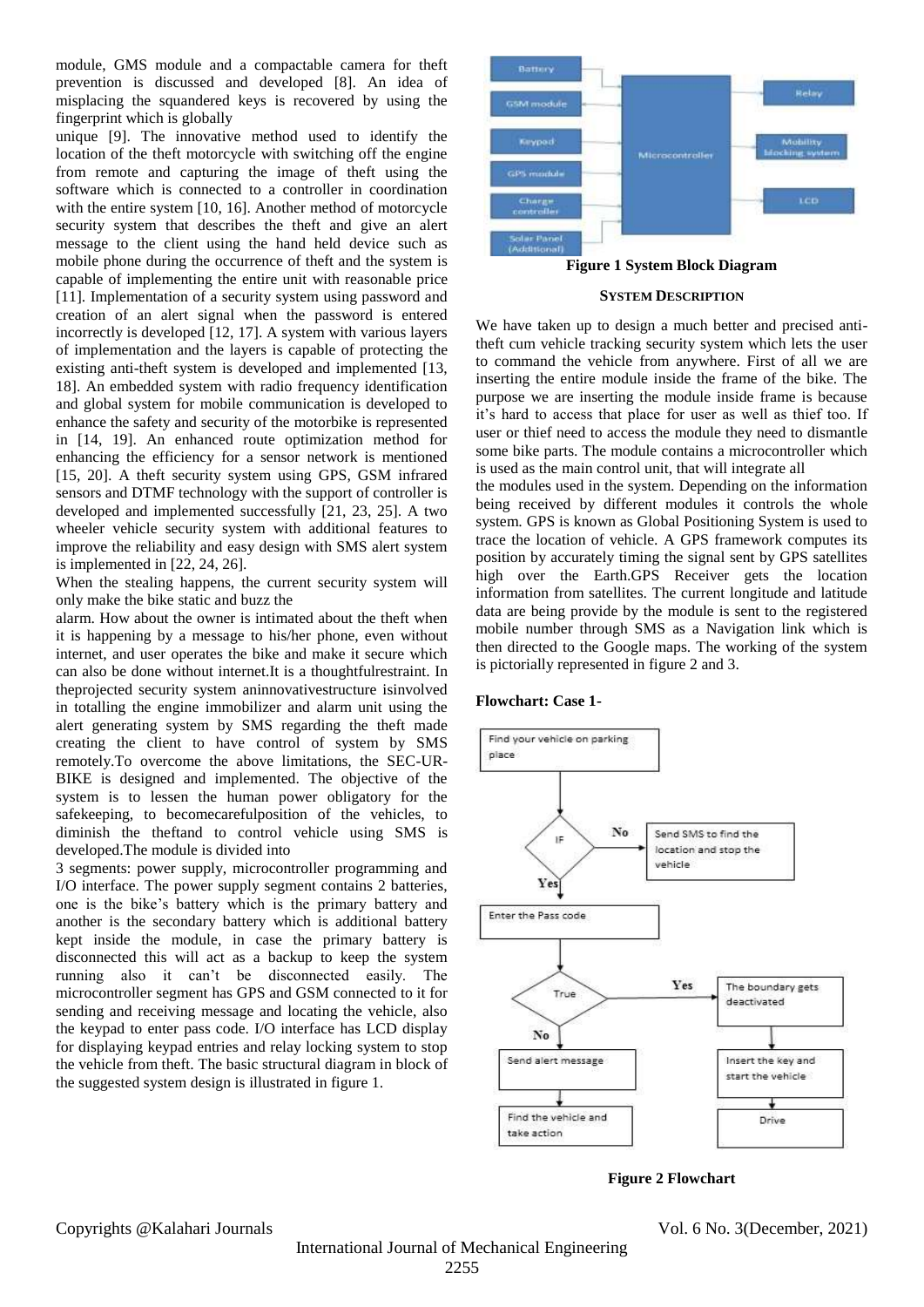**Case 2-**



**Figure 3 Flowchart**

GSM is known as Global System for Mobile Communication used for communication purpose. GSM module is basically used here for receiving and sending message. Global system for mobiles (GSM) technology is used to establish cellular connection. It is used for transmitting mobile voice and data services. It contains everything needed to support the microcontroller. Secondary battery is used in the system, if primary battery is cut off by the thief power will be drawn from secondary battery tracking system will work continuously. A DC to DC charge controller used to eliminate the down time for changing from the primary to secondary battery. All these segments will be present inside the frame as a module except a wire that connected to the primary battery. A keypad is installed to enter the pass code and LCD is also present. If pass code entered by user is correct automatically module will be deactivated, if wrong the user can't start the vehicle and he/she will get a message, to re-enter the pass code he has to do with the mobile only. Whenever the bikes stop at a location it will take it as a home location from home location 100-meter radius will be created. If bikes cross that 100m radius user will get a notification that your bike has been stolen. We are using a primary and a secondary battery. Primary battery (bike battery) supplies the total power for the module. Secondary battery is backup battery if primary is cut off by the thief. Secondary battery will be placed inside the frame along with the module. If primary wire is cut off by the thief user will get a message, after that secondary battery will start working and automatically engine will turn off and also manually we can off the engine by sending a SMS. Relay is used to cut-off the power supply for the motor bike and locking system is used to lock the motorcycle wheel.



16x2 Display consists of two rows and each row can print 16 characters. Each character is built by a 5x8 pixel box.The operating voltage of LCD is 4.7 to 5.3 v. It consumes 1mA current without backlight. It is used for the display of output such as GPS Data and acknowledgement messages from the controller. It is also used for the display of pass code.



It has a 16 built in Push button contacts in Row and Column lines. It has 8 output terminals where 4 terminals are allocated for rows and 4 for columns. It is used to enter the pass code.



**Figure 6 I2C Converter**

I2C module has an inbuilt PCF 8574 I2C chip that converts I2C serial data to parallel data for the LCD display. For interfacing 16x2 LCD display with minimum number of inputs to the controller I2C module is used. It helps in saving loads of GPIO pins for other modules.



STM32 micro controller consists of 2 transmitter and 2 receiver pins which are used for connecting GSM and GPS modules. Analog pins are used to connect servo motor, keypad, relay and I2C module.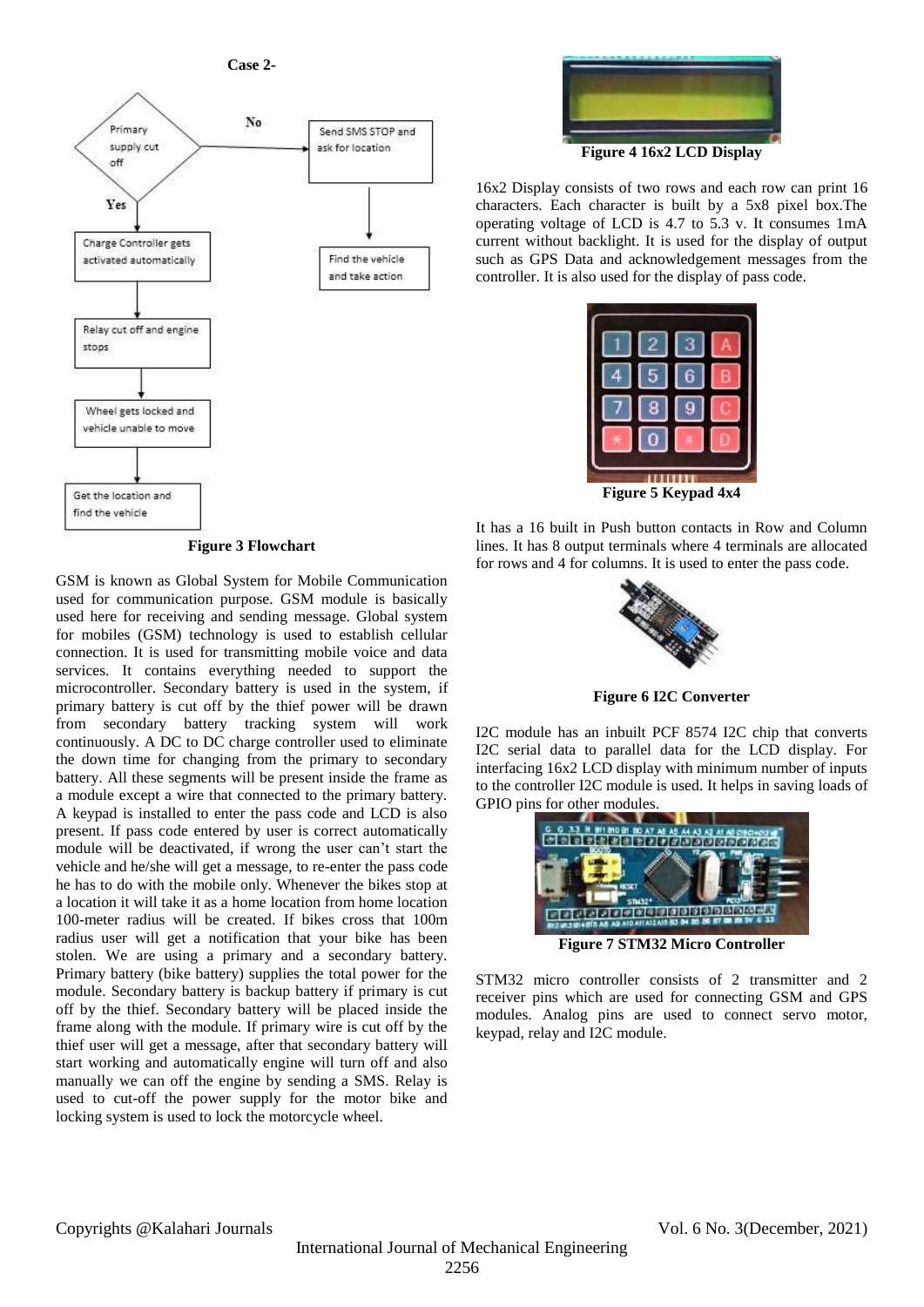

**Figure 8 ON/OFFkey**

It used to switch on and off the module. It indicates the real bike key system. It gives digital output 1 and 0, if its 1 a text in LCD gets displayed asking to enter the passcode.if its 0 system will be in off state.



**Figure 9 Neo6M GPS module**

GPS module locates the vehicle and sends the co- ordinates as a link to user's mobile using GSM module. When user parks the vehicle at a place, GPS takes that location as a home location and creates a 100-meter radius area as a security zone. when vehicle crosses a hundred meter without correct key and pass code GPS sends link along with co-ordinates.



**Figure 10Buck Converter**

Since 12v battery is used for GSM, instead of using separate battery for the modules which require 5v input we are using buck converter to step down 12v voltage to 5v voltage and providing it to other modules.



**Figure 118MHZ Antenna**

It is used to receive signal from the satellite for GPS. Because of this antenna GPS is able to communicate with the satellite directly.



**Figure 12 SIM 900A GSM Module**

GSM module is used to communicate with users mobile phone and GPS.Sends and receives message from and to the users mobile it takres location from the GPS and sends along with theft alert in case of theft.It also helps to reset passcode if user wishes.



**Figure 13 Servo Motor**

It is used represent the wheel locking system of the bike. When alert message is sent along with location at the time this locking system locks the wheel and prevent the theft by immobilizing the two wheeler.



**Figure 14 Relay**

Relay is connected between battery and dynamo, when battery and dynamo is connected only spark will get generated and engine will start. When user sends message to cutoff relay at the time of theft and relay disconnects the connection between

battery and dynamo and thief can't start the bike.



**Figure 15 Primary Battery**

Primary battery is the main bike battery. This battery will be used by the bike as well as the "SEC-UR-BIKE" module also. Here we are using 12V 8AH rechargeable battery as primary battery, and also charges secondary battery.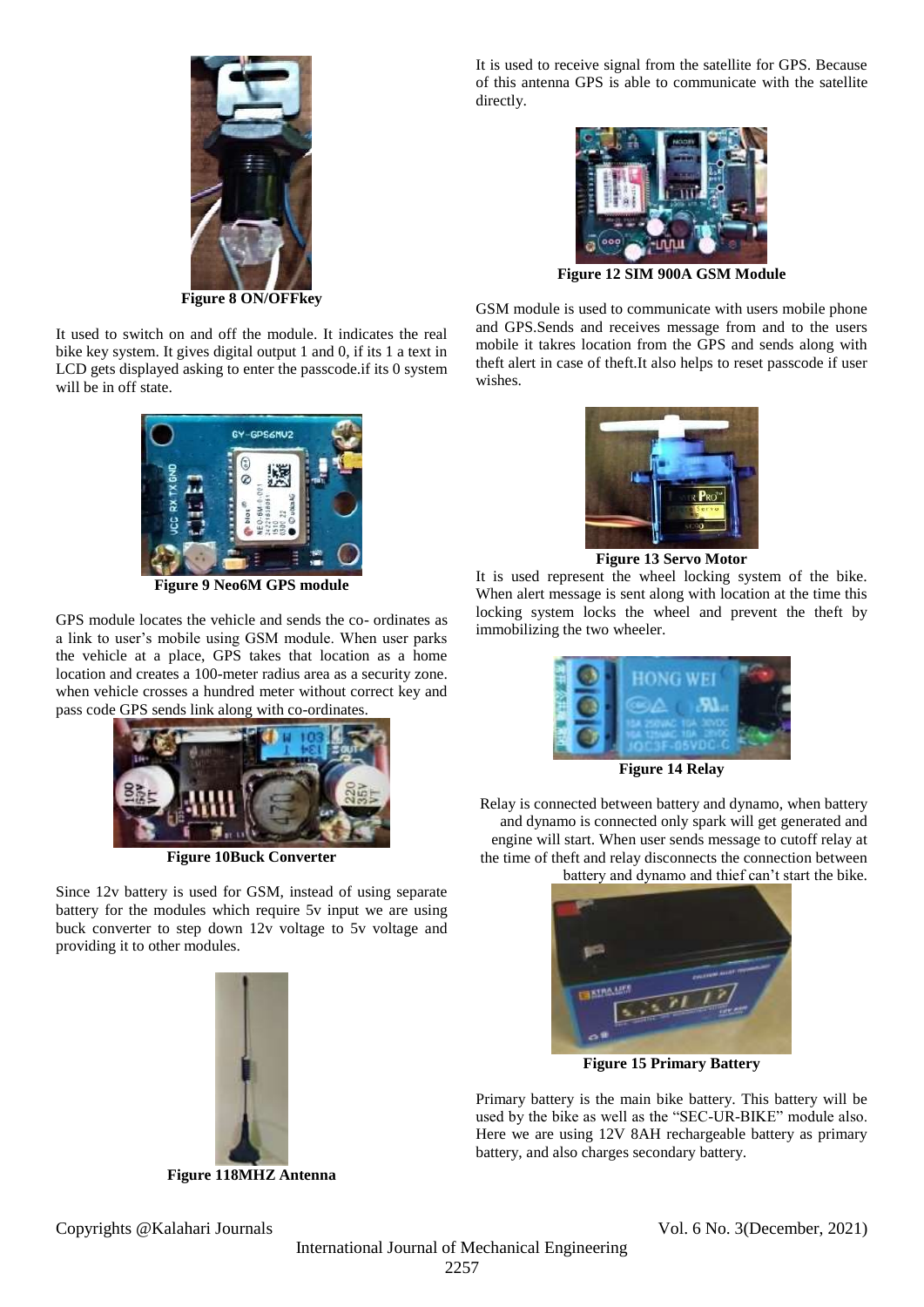

**Figure 16 Secondary Battery**

Here secondary battery is used as backup battery which is kept in the module inside the bike's frame. This battery gets activated when the primary battery is cut off by the thief, who is thinking to deactivate the module but the secondary battery helps the module to run even after primary battery is disconnected and sends theft alert along with location.

### *OUTPUTS***:**



**Figure 17 GPS Co-ordinates on LCD Display**

When user send the message saying "GETLOC%" LCD prints the co-ordinates and GSM sends the location to the users mobile.



**Figure 18 Indication to User for entering Pass code**

When user start the vehicle using key the module asks for pass code by popping a message on LCD Display.



**Figure 19 Entering Pass code**

If the entered pass code is correct then the following message gets displayed on the LCD.



**Figure 20 Message Displayed If pass code is correct**

If entered Pass code is wrong, the following message gets displayed and theft alert message is sent to the users mobile along with location.



**Figure 21 Denial message If Pass code is wrong**

By mistake if the user itself enters the Pass code wrongly he can re-enter the passs code by clicking the "\*" in the keypad and ignore the theft alert message sent to the mobile by GSM.



# **Figure 22 Reset Passcode Message sent by the user to reset the pass code.**



**Figure 23 SMS received about theft**

If the pass code is entered wrong or the vehicle cross 100m radius without key and pass code, an alert message with location is sent to users.

| $247 \text{ nm}$                                             | GETLOC%   |
|--------------------------------------------------------------|-----------|
| https://www.google.com<br>/maps/place/12.920504<br>80.239586 |           |
| Figure 24 Commond to get location                            | 1 2:18 pm |

**Figure 24 Command to get location**

If user wants to know the location of the bike, he/she can type "GETLOC%" and send a message. The GSM module will take the coordinates from GPS module and sends back a link which gets mapped to Google maps.

|  | https://www.google.com<br>/maps/place/12.920504,80<br>239586 |                  |
|--|--------------------------------------------------------------|------------------|
|  | Main Power supply<br>disconnected                            | 7.19 cm          |
|  |                                                              | <b>SERVO%180</b> |

**Figure 25 Command for activating locking system**

A message to the user mobile is sent if primary battery is disconnected along with the location where it got disconnected. Immediately the user can send a message saying "SERVO%180" it will activate wheel locking system which will immobilize the two wheeler. If the user wants to deactivate locking system, he/she can type "SERVO%0".



**Figure 26 Command to cutoff relay**

After activating locking system user can cutoff the relay by sending and message "RELAY%1", which will make the relay to cutoff and thief can't start the engine.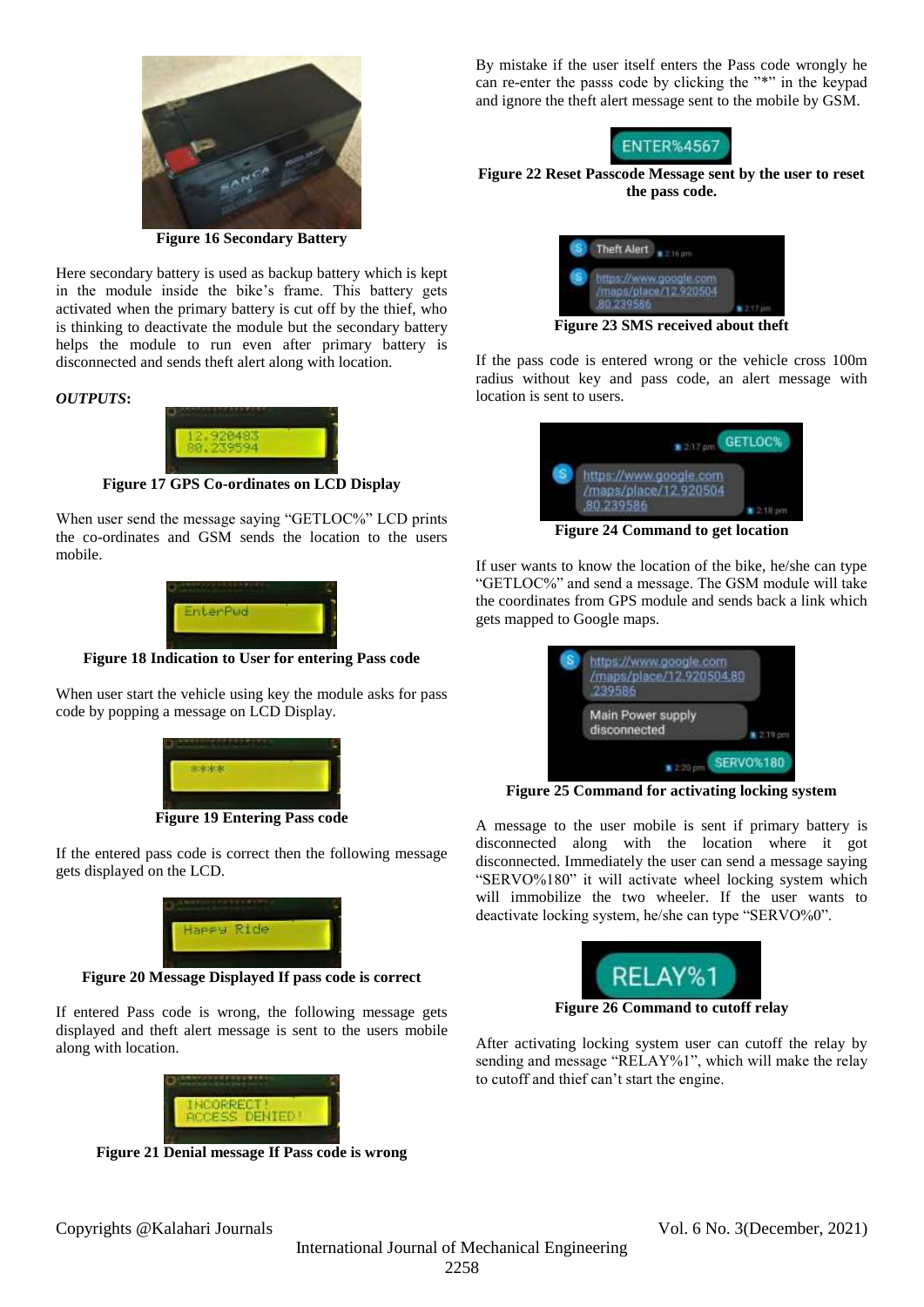

**Figure 27 Continuous updating of location**

After the theft alert is given, activating locking system and relay is cutoff, the module keeps updating the location for every one minute using secondary battery power.

#### **REFERENCES**

- [1]. Raheela A Patel, Alfiya I Peerzade, Geetanjali A Donta, and Analratna G Gaikwad, "Smart Bike Security System using Arduino", International Journal of General Science and Engineering Research (IJGSER), Vol. 3, Issue 1., pp. 57-60, 2017.
- [2]. Nitin Kumar, Jatin Aggarwal, ChaviSachdeva, Prerna Sharma, and Monica Gaur, "Smart Bike Security System", International Journal of Education and Science Research Review, Vol. 2, Issue 2, pp. 28-32, April 2015.
- [3]. Jose Anand, and T. G. Arul Flora, "Emergency Traffic Management for Ambulance using Wireless Communication", IPASJ International Journal of Electronics and Communication (IIJEC), Vol. 2, Issue 7, pp. 1-4, July 2014.
- [4]. Dr.Pramodsharma, Akash Shrivastav, VivekParashar, Okesh Kumar and Ram Naresh," Smart Security System for Vehicles", IJARCCE, Vol. 8, Issues 4, pp. 279-283, April 2019.
- [5]. Bh. Bhargavi, B.V.k. Padmaja, R.L. Mounika, K.V.K.S.S. Manikanta, N. Chandini and P. Sravani, "Anti-Theft System For Vehicle Security", IRJET, Vol.7, Issues 6,pp. 3867-3870, June 2020.
- [6]. Akash Singh and RajKumar R, "Two- Wheeler Accident Detection and Alert System with Anti-Theft Control",IJSR,Vol.8, Issues 4, pp.704-707, April 2019.
- [7]. Dhruvi K and Zala, "Bike Security with Theft Prevention",2018 3rd ICICT, IEEE, pp.640-643, 2018.
- [8]. A. O. Pachica, D. S. Barsalote, J. M. P. Geraga, J. M. Ong and M.D. Sajulan," Motorcycle Theft Prevention and



**Figure 28 SEC-UR-BIKE module**

The module is divided into 3 segments: power supply, microcontroller programming and I/O interface. The power supply segment contains 2 batteries, one is the bike's battery which is the primary battery and another is the secondary battery which is additional battery kept inside the module, in case the primary battery is disconnected this will act as a backup to keep the system running also it can't be disconnected easily. The microcontroller segment has GPS and GSM connected to it for sending and receiving message and locating the vehicle, also the keypad to enter pass code. I/O interface has LCD display for displaying keypad entries, locking system and relay cutoff to stop the vehicle from theft.

#### **CONCLUSION**

The proposed system is the two wheeler security system which provides high security and immediate alert to user. Also because of this proposed solution theft rate will be reduced which benefits the government by reducing the government exchequer. Immediate alert system can provide peace of mind to the user.

> Recovery Security System", 2017 14th ECTI-CON Phuket, pp.850-855, 2017.

- [9]. N. Pooja and G. V. S. Jyothirmayee, "Fingerprint Based Anti-Theft System for Vehicle Safety." International Journal of Innovative Research in Computer and Communication Engineering, vol. no.-5, Issue-2, February 2017.
- [10]. Archie O.Pachica and DhaveS.Barsalote "Fingerprint Based Anti-Theft System for Vehicle Safety." International Journal of Applied Engineering Research, vol.12 pp. 2680-2687, November 11, 2017.
- [11]. K.Sruthi, S.Ravi , Y.Kiran "Anti-Theft Tracking System and Security System for Automobiles using GSM and ARM" IJEDR, Volume 4, Issue 1 2016.
- [12]. K.Dinesh Kumar and B. Sasidharan " Password Based Lock for Bike Security with Ignition Key Control System." IJSART,volume 2, Issue 5, May 2016.
- [13]. KompalliSupriya and M.Venkateshwarlu " Anti-Theft Control System Design Embedded System" International Journal of Advanced Technology and Innovative Research, vol.07, Issue.07, pp 1190-1193, July-2015.
- [14]. W.W.I.WanJusoh and K.A.MohdAnnuar " Motorcycle Security System using GSM and RFID" Journal of Advanced in Applied Mechanism, vol. 16, no. 1, pp. 1-9, 2015.
- [15]. Jose Anand, J. Raja Paul Perinbam, and D. Meganathan, "Performance of Optimized Routing in Biomedical Wireless Sensor Networks using Evolutionary Algorithms", Comptesrendus de l'Academiebulgare des Sciences, Tome 68, No. 8, pp. 1049-1054, 2015.
- [16]. S. Madan, Arun Ganesh M ,Balavignesh P , Deleepon S,